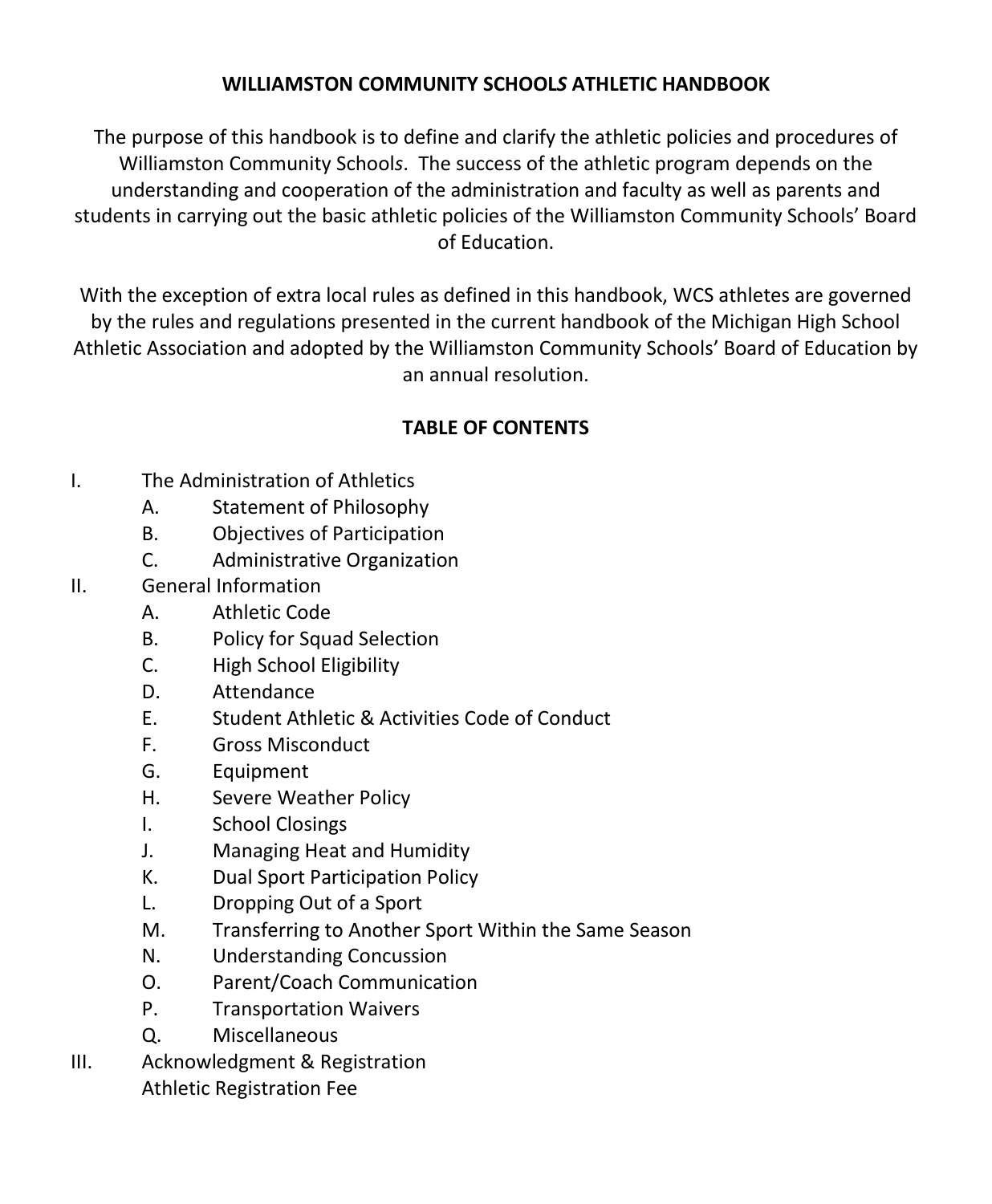### **I. THE ADMINISTRATION OF ATHLETICS**

### **A. STATEMENT OF PHILOSOPHY**

- 1. The Williamston Community Schools' Board of Education believes individual students will benefit through opportunities to grow physically and intellectually through their experience in self-discipline and their contribution to team effort made possible through competitive inter-school sports activities.
- 2. The purpose of school athletics is both educational and recreational. The athletic program should encourage participation by as many boys and girls as possible and should be carried on with the best interest of the participants as the first consideration.
- 3. It is recognized that a well-organized and well conducted athletic program is a valuable educational benefit and a potent factor in the morale of a school student body and an important phase of good community/school relations.

### **B. OBJECTIVES OF PARTICIPATION**

- 1. To broaden and develop strength of character.
- 2. To develop team concepts and positive attitudes.
- 3. To develop leadership.
- 4. To develop sportsmanship.
- 5. To develop pride.
- 6. To learn to accept constructive criticism.
- 7. To develop basic skills unique to each sport.
- 8. To encourage all coaches to play all athletes whenever possible, especially at middle school*,* freshman and junior varsity levels.

### **C. ADMINISTRATIVE ORGANIZATION**

- 1. Superintendent
	- a. Role- The superintendent should be considered the chief executive officer of the board of education.
	- b. Responsibilities- All individuals employed by the district are responsible directly or indirectly to the superintendent of schools.
- 2. Principal
	- a. Role- The principal reports to the superintendent.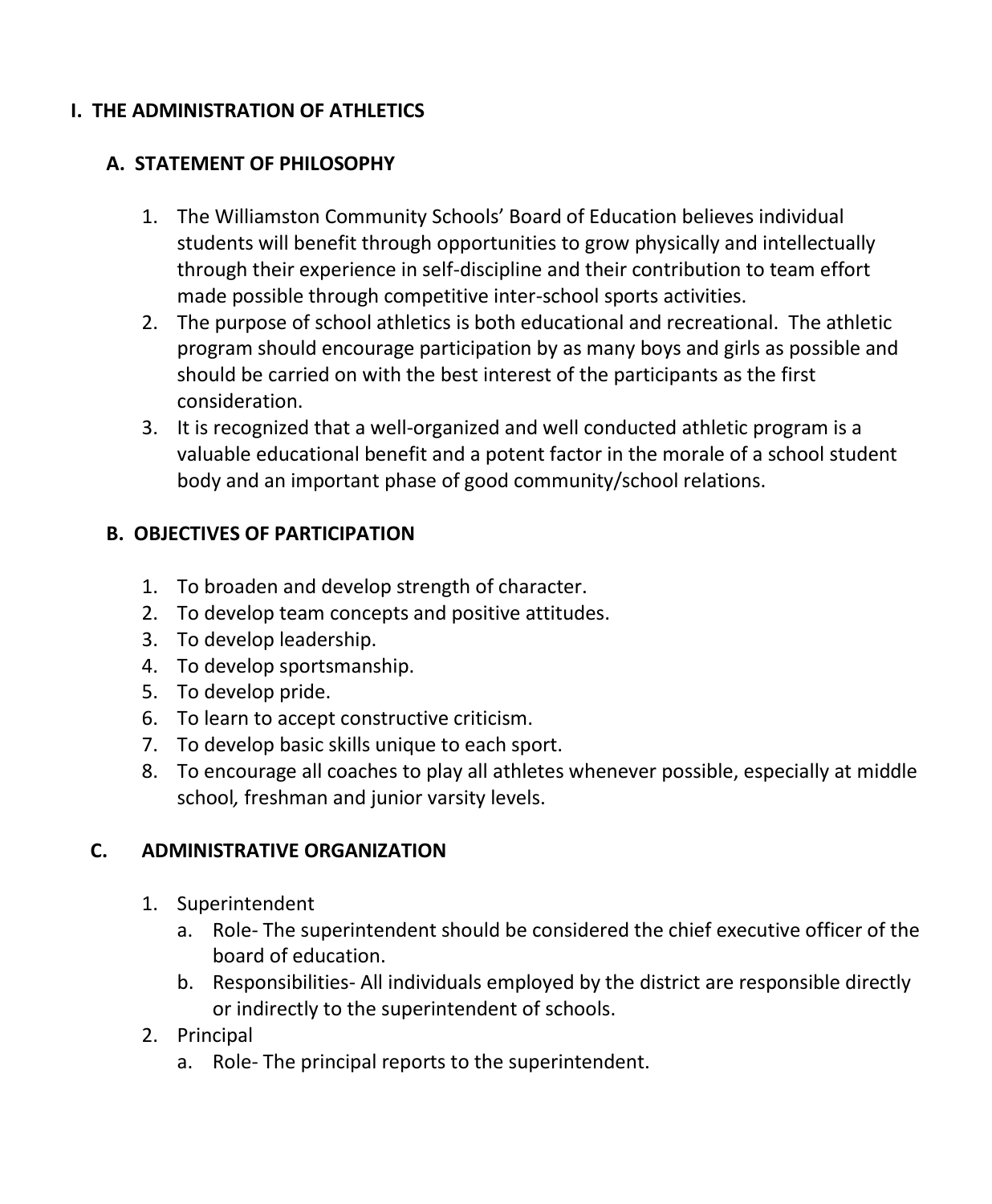- b. Responsibilities- The principal is in charge of the functions and activities of the high school.
- 3. Athletic Director
	- a. Role- The athletic director reports to the principal.
	- b. Responsibilities- The athletic director is in charge of high school athletic programs. He also makes sure all coaches and volunteers have proper knowledge of WCS, MHSAA and League policies, and have proper training in blood-borne pathogens.
- 4. Program Coaches
	- a. Role- Program coaches report to the athletic director.
	- b. Responsibilities- Program coaches are in charge of their program, along with making sure all of their coaches know the responsibilities and the job description of their particular sport.

### **II. GENERAL INFORMATION**

### **A. SPORTSMANSHIP**

*1.* Good Sportsmanship- A school and community is frequently known by the action of its members at athletic contests. Everyone wants a winning team, but good sportsmanship is more important. We expect our teams to always give their best, and it is only fair to expect the same of all those who follow our teams.

No fair-minded and thinking player, coach, or spectator will lose his self-control and become abusive in action or word. Courteous treatment of our *students, teams,* opposing teams, their *all* spectators, and the game officials in accordance with the Golden Rule is a good guide for all of us.

*Failure to exhibit good sportsmanship may result in reduced participation.* 

### *2.* MHSAA Code for Athletes – *On p. 10 of the MHSAA handbook.*

*http://www.mhsaa.com/Portals/0/Documents/AD%20Forms/1516handbook.pdf?ver=2015- 06-04-111300-350*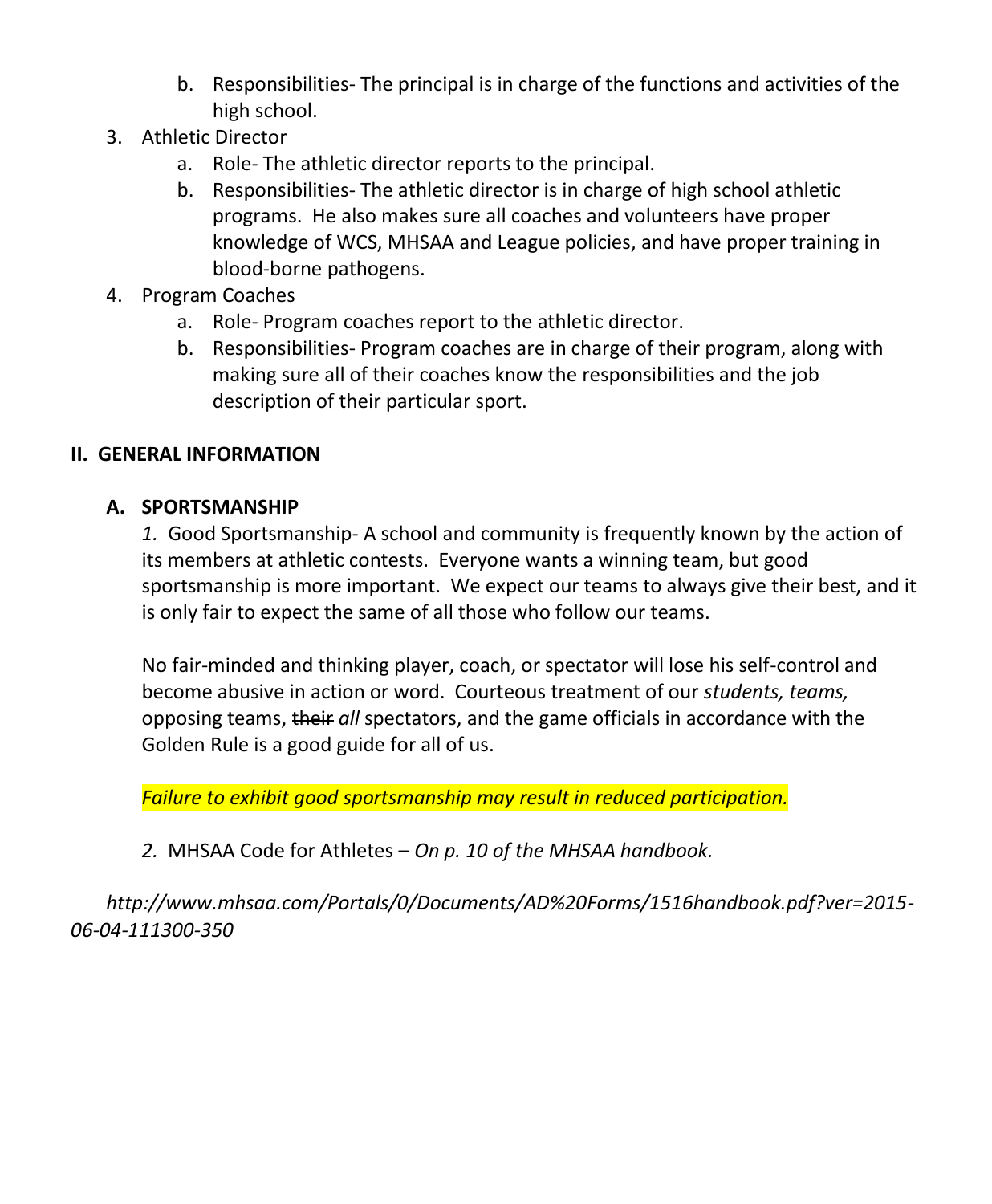### *B. SPORTS/CLUBS*

| 1. | <b>High School</b>         |                           |                             |
|----|----------------------------|---------------------------|-----------------------------|
|    | Fall:                      | Winter:                   | Spring:                     |
|    | Volleyball                 | Girls Basketball          | Girls Soccer                |
|    | Girls Golf                 | <b>Boys Basketball</b>    | Baseball                    |
|    | Football                   | Wrestling                 | Softball                    |
|    | <b>Boys Soccer</b>         | Competitive Cheer         | Girls Track and Field       |
|    | Girls Swim and Dive        | <b>Boys Swim and Dive</b> | <b>Boys Track and Field</b> |
|    | <b>Boys Cross Country</b>  | Ice Hockey*               | Girls Tennis                |
|    | <b>Girls Cross Country</b> | Gymnastics*               | Boys Golf                   |
|    | Sideline Cheer             |                           | Girls Lacrosse*             |
|    | <b>Boys Tennis</b>         |                           | Boys Lacrosse*              |
|    | Equestrian*                |                           |                             |
|    |                            |                           |                             |

*2. Middle School*

*Fall (Aug-Oct): Winter (Oct-Mar): Spring (Mar-May): Volleyball Boys Basketball (Oct-Dec) Boys Track and Field Boys Cross Country Girls Basketball (Jan-Feb) Girls Track and Field Girls Cross Country Wrestling (Jan-Mar) Tennis*

*\*These activities are organized through the athletic office, but are completely selffunded.*

### **C. POLICY FOR SQUAD SELECTION**

- 1. Philosophy- In accordance with our overall athletic philosophy and our desire to see as many student-athletes as possible participate in the athletic program while enrolled in Williamston Community Schools, coaches are encouraged to keep as many studentathletes as they can without affecting or compromising the integrity of their sport. Obviously time, space, facilities, personal attention and individualized instruction, along with other factors, are necessary for team development and will affect squad size. However, when developing the individual sport policy in this area, coaches are encouraged to maximize the opportunities for our student-athletes without diluting the quality of their program.
- 2. Limitation of Team Membership Policy- In High School, the coaches of the respective sports will determine minimum and maximum team membership limits, taking into consideration the criteria listed above. In Middle School, there is a no-cut philosophy.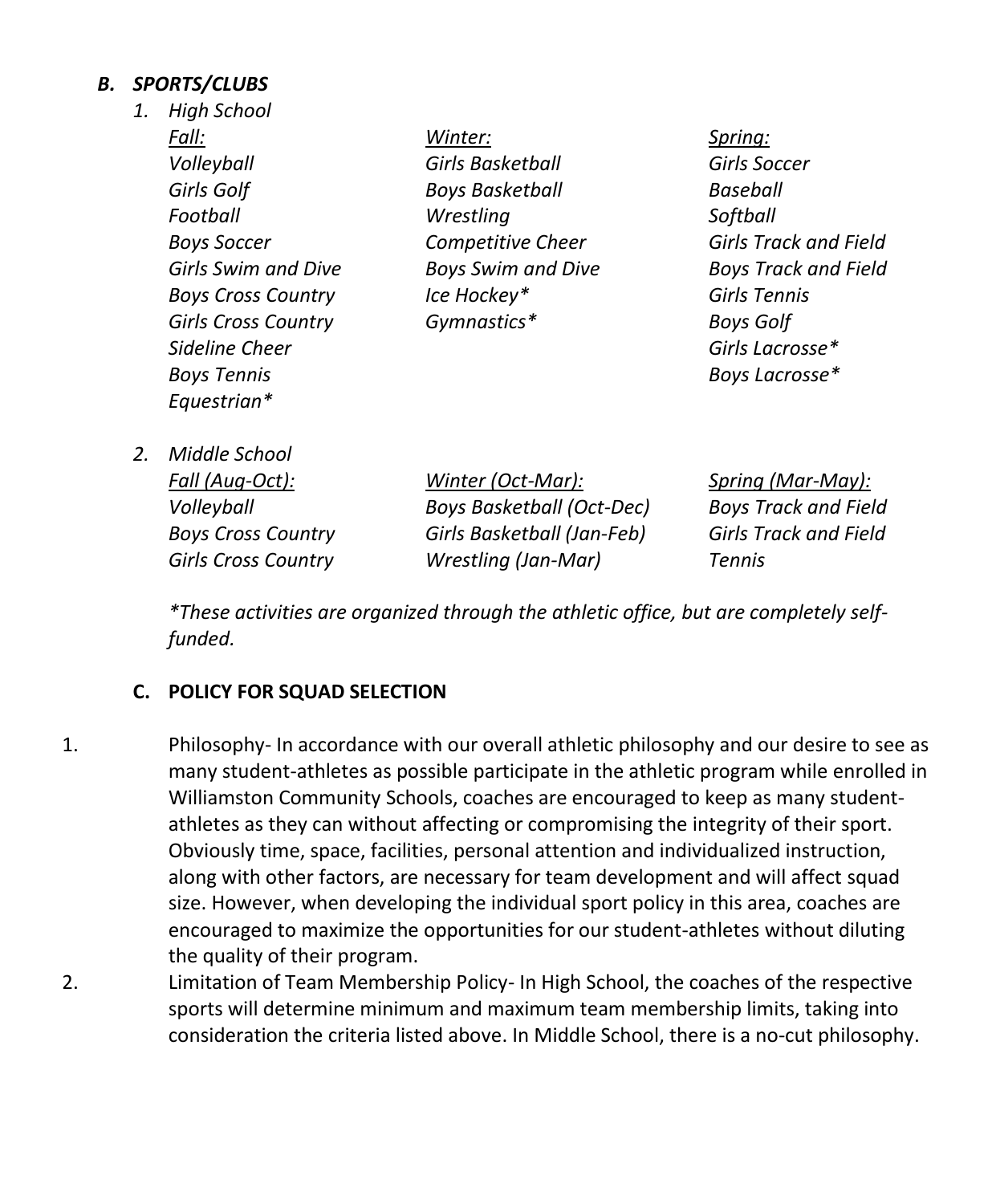In cases when the "Squad Reduction Policy" is used, the coach will keep the athletic director informed concerning the method and time of "cuts."

3. Squad Reduction Policy-

## **Responsibility**

- The choice of the membership of any athletic team will be determined by the coach of that team. Membership may be reviewed by the athletic director or other administrators as appropriate.
- There is no such thing as a final team cut. The athlete's membership on any team is always subject to proper behavior as outlined in specified team guidelines.
- Lower level coaches shall follow the policies as established by the head coach of their program when selecting team members.
- Prior to tryouts, the coach shall provide the following information to all candidates for the team:

a. The cutting procedure including time lines, the specified tryout period and criteria used to select team members.

b. The practice commitment required of each athlete who makes the team.

### **Tryout Procedure**

- When a squad cut becomes necessary, the process should include these important elements. Each athlete should:
	- a. Have completed a minimum number of practices specified for the tryout period.
	- b. Be permitted, whenever possible, to compete in a scrimmage situation.
	- c. Be at all tryouts or provide written communication to the coach in advance for missing the tryout period due to extenuating circumstances.
	- d. If permission is granted for an alternative tryout, the athlete must go through a similar criteria process as other team members.
- If an athlete is cut, the coach will inform him or her personally as to the reason for the cut and the skills or techniques that they can work on for the next season, such as strength, catching, shooting, etc. There will be no posting of lists until after all individuals have been personally notified.
- Coaches should take the opportunity to discuss alternative possibilities for participation in the sport.
- If a coach foresees difficulties arising because of squad cuts, he or she will discuss the situation with the athletic director ahead of time.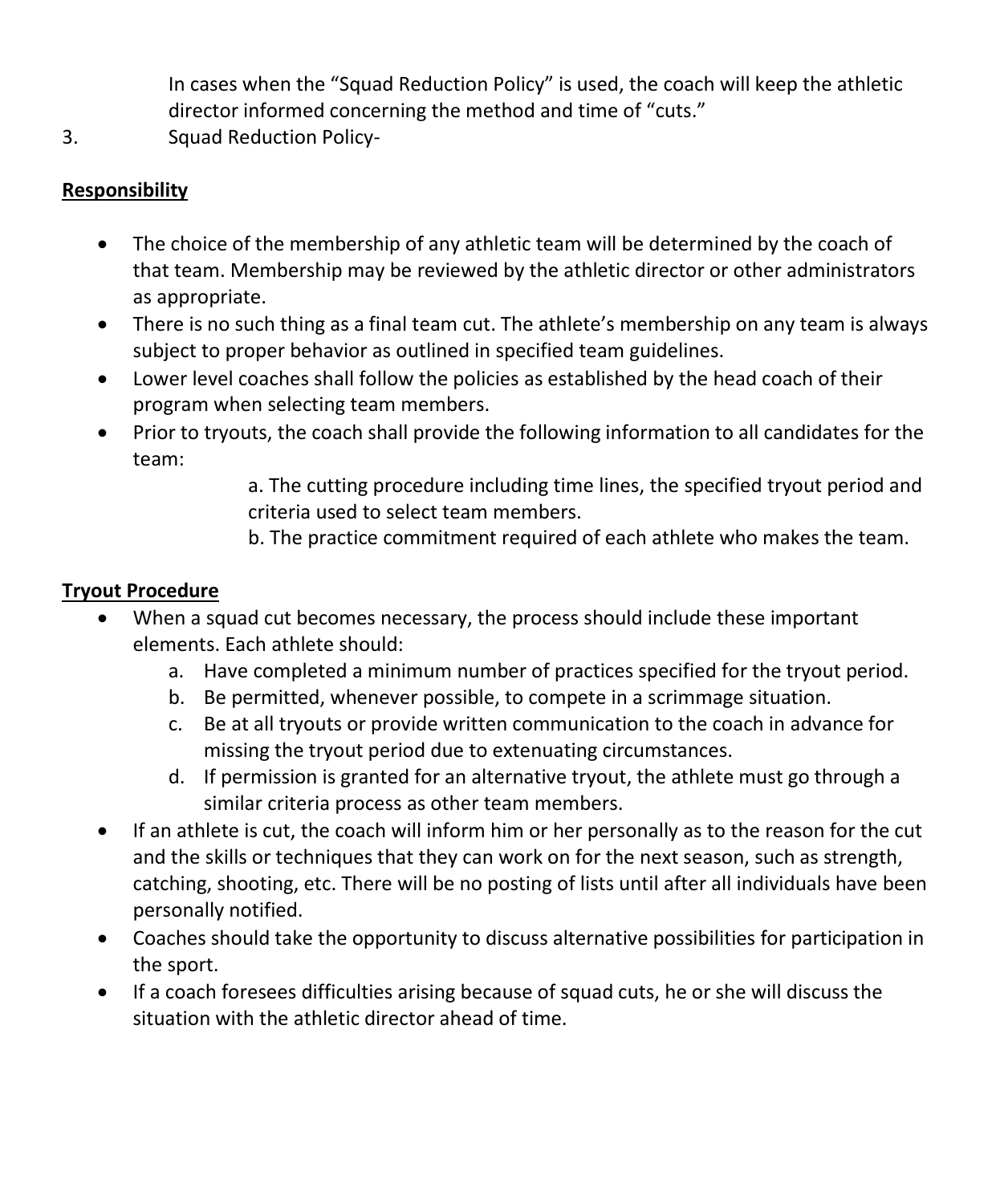### **Middle School Team selection**

- For basketball and volleyball, the teams at each grade level will be divided into an 'A' team and a 'B' team. Program coaches will determine the placement of each member of the team.
- Although no student-athlete will be cut from a middle school team, playing time in competition may vary due to a variety of circumstances such as academic status, failure to attend practices, disciplinary action, lack of effort at practice, poor attitude, etc…

## **C. WCS ELIGIBILITY**

- 1. An athletic physical valid for the current school year must be turned in to the school before a student may participate in any practice, tryout, or competition. The Athletic Registration Fee for the current school year must be paid before an athlete may be officially listed on a roster of any team and thus become eligible to compete in an athletic event.
- 2. Student athletes must be passing ALL classes on a weekly basis to be eligible.
- 3. Any student whose semester grades fall below a 2.0 G.P.A. for each of two consecutive semesters will become ineligible. Eligibility may be reinstated if the student's next semester G.P.A. rises above 2.0.
- 4. Students with unique academic problems will be given special consideration in regard to eligibility.
- 5. Capital Area Career Center grades do not affect weekly eligibility. Monitoring will be done on a semester basis.
- 6. Parents may appeal semester eligibility decisions to the athletic director who, in turn, may comprise a committee to include two or more of the student's teachers, and his/her counselor. The purpose of the committee will be to determine whether or not the student is working to his/her capabilities. Standardized test scores will be used heavily to help the committee determine whether or not eligibility should be restored.
- 7. The deadline for completion of class work for consideration for weekly eligibility is the end of the school day each Thursday. If a student is ineligible on a weekly basis, the penalty runs from Monday through Sunday of the following week.
- 8. A special education student, through the IEPT (independent educational plan team) process or a student with a 504 plan, may receive special accommodations. This must be supported by the entire team or 504 committee and should be indicated on the student's IEP or in the 504 plan. A copy of the IEP or 504 must be forwarded to the athletic director. Criteria to be considered by the IEPT or 504 plan is, "Is the student working to their potential, yet still unable to meet the WCS eligibility guidelines?"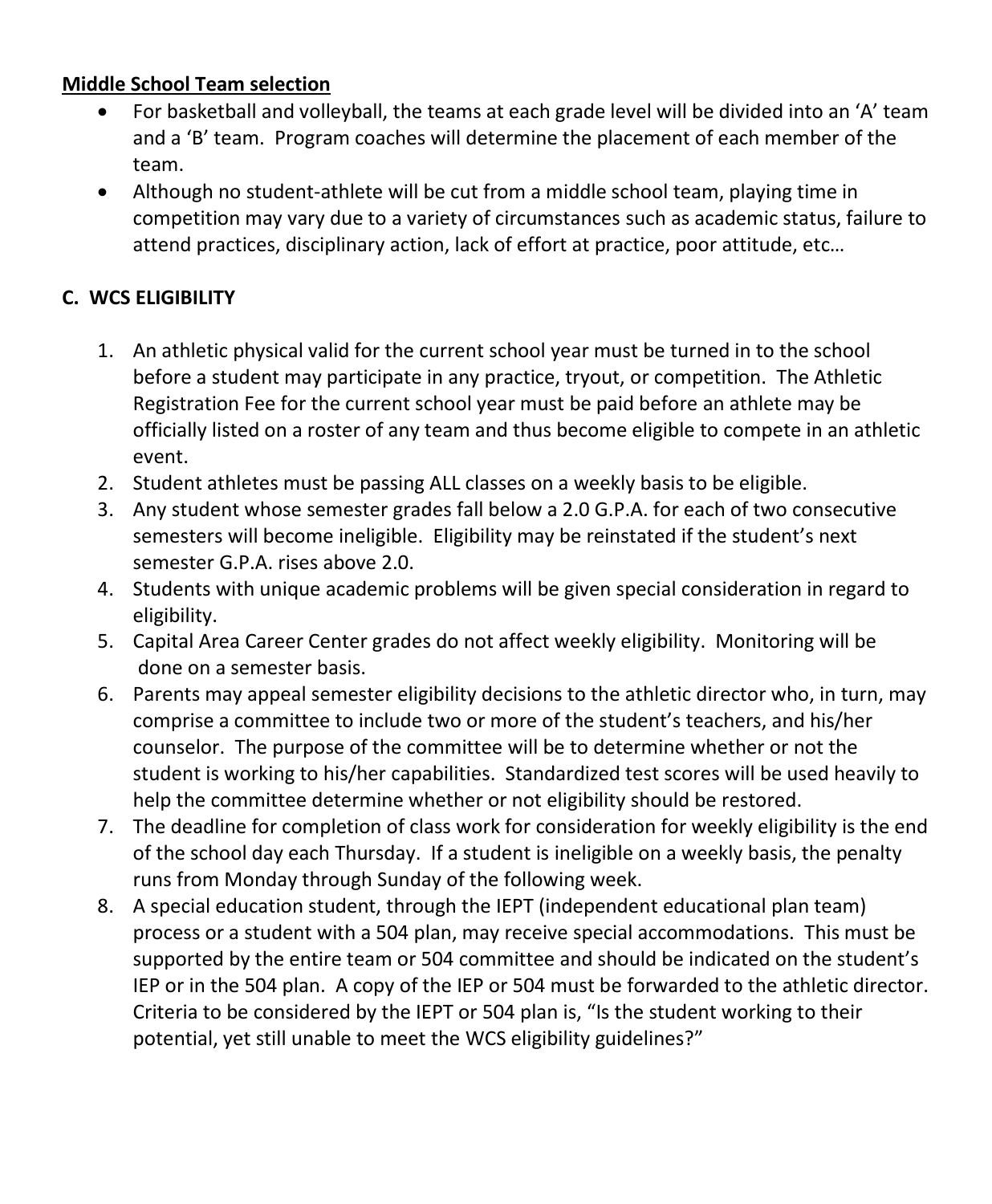- 9. A student athlete may enroll in summer school to retake any class (up to two) in which they received a semester grade below a 2.0. The class(es) must be the same or equivalent to the class(es) in which they did poorly. A GPA (for athletic purposes only) will then be calculated taking into consideration the new summer school grade(s).
	- Student athletes will be allowed to take up to two classes per summer.
	- This policy only impacts GPA for athletic eligibility. All original grades will remain on the student's transcript.
	- If a student athlete receives a summer school grade for a class that is determined not to be the same or equivalent to the class in which he/she received below a 2.0, the class will be added to his/her other classes, then averaged.
	- The athletic director will determine if summer school classes are the same or equivalent to the class(es) being replaced.
- 10. If a student athlete is not eligible at the beginning of a sports season and commits an athletic handbook training rule violation, he/she will serve their consequence when they become eligible.
- 11. A student athlete must be in compliance with all requirements in Section 1 of the current MHSAA Handbook. [www.mhsaa.com](http://www.mhsaa.com/)

\*Verifiable classes are those classes in which grades can be tracked on a weekly basis. For example, dual enrollment classes are graded by semester. Those, and other similar classes, do not calculate in the class count for weekly eligibility purposes.

# **D. ATTENDANCE**

- 1. Participating student athletes must be in attendance ALL day to participate in a game or practice that day unless attending a funeral or doctor appointment.
- 2. Parents should notify the attendance office 24 hours in advance for doctor appointments and as soon as possible for a death in the family or funeral. Exceptions granted only in advance by the athletic director.
- 3. Participating student athletes that are absent the day before a Saturday contest, and that absence has not been excused, will not be allowed to participate in the Saturday contest.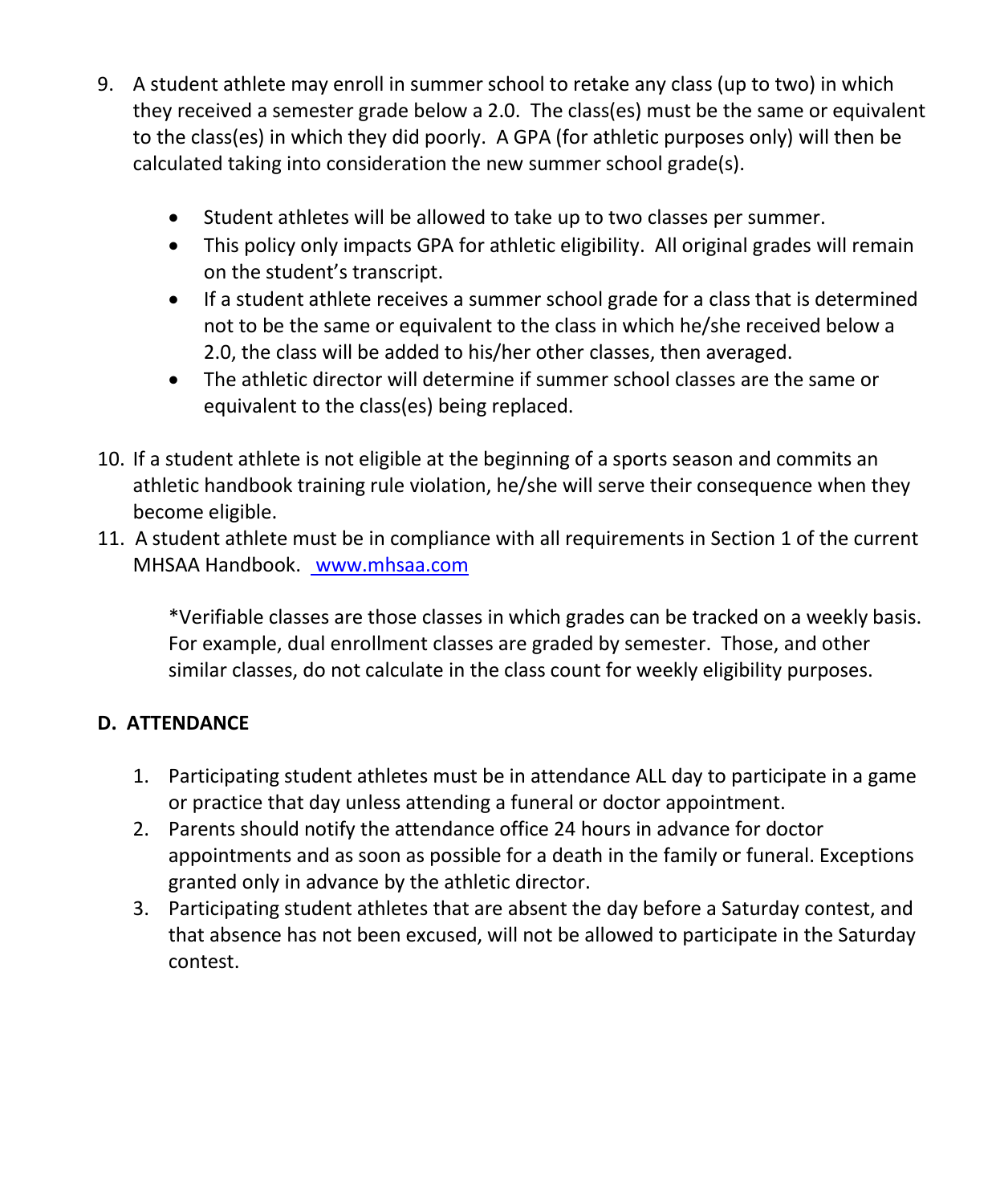### **E. SAACC**

Please see the WHS Student Athletic and Activities Code of Conduct for rules regarding good conduct, citizenship, sportsmanship, and training. Also, note the following:

- 1. A student who is serving a penalty for a violation and then withdraws from Williamston Community School*s* will have the penalty status reviewed by a Coaches Council should he/she re-enroll.
- 2. A student entering Williamston Community School*s* and currently serving a penalty from their departing school will have their status reviewed by a Coaches Council before competing.
- 3. More specific team rules may come from the coach of a sport each season. A coach may add to, but not delete from this policy. Coach's rules shall be in writing and distributed to players.

### **F. GROSS MISCONDUCT**

- 1. Gross misconduct by an athlete will result in immediate suspension. A Coaches Council will be convened to discuss the circumstances and make a recommendation to the athletic director as to the status of the athlete's current and future eligibility. The Coaches Council will use good judgement and will consider issues as outlined in #3 above. The athletic director will then provide his/her final recommendation to the high school principal.
- 2. Some examples of conduct requiring Coaches Council action would be, but are not limited to:
	- a. Major violations under game conditions.
	- b. Sale or distribution of illegal drugs including Anabolic Steroids.
	- c. Involvement in or having a record of a felony (criminal) conviction.
	- d. Admittance to or conviction of any unlawful conduct in regard to the Public Acts of the State of Michigan. Examples of such conduct are theft, substance abuse, sexual misconduct, sexual harassment, physical abuse, etc.
- 3. Coaches Council recommendations of continued suspension from athletic eligibility shall be guided by the following, with the purpose of reinstating the athlete at some future date if possible:
	- a. The surrounding circumstances.
	- b. Former gross misconduct infractions.
	- c. Former training rules infractions.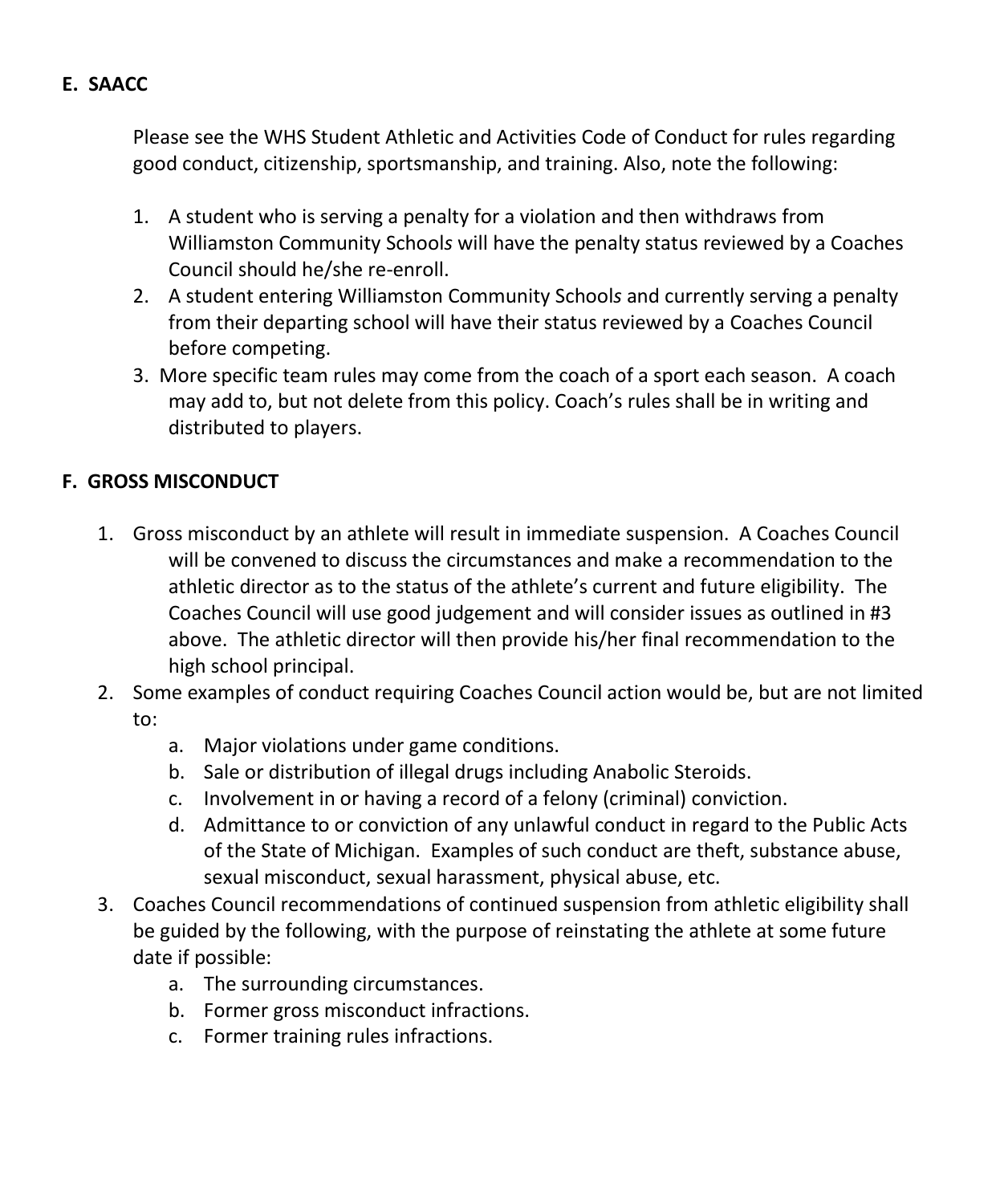- d. Past positive behaviors as demonstrated in class, as a spectator or in game situations.
- e. Completion of any required rehabilitation as established by a court, the school board of the Coaches Council.
- f. In the judgement of the Coaches Council, can/will the athlete be a positive representative for Williamston Community School and the Williamston community when competing?
- 4. The suspended athlete and his/her representatives (no more than two additional) will have the option to briefly meet with the Coaches Council before deliberation to state their position (limited to 2 minutes per representative). The Coaches Council will then deliberate in private to determine their recommendation.
- 5. The recommended length of suspension will be at the total discretion of the Coaches Council who will not be required to conform to the process as outlined in the "Training Rules" section. The nature of the "gross misconduct" area requires a different approach and complete flexibility.
- 6. All student athletes are subject to the direction and authority of school district personnel and are governed by all applicable rules and regulations of the Williamston Community Schools when at school-sponsored events, off-campus events, and when traveling to and from these events.

## **G. EQUIPMENT**

Each athlete will be responsible for turning in his or her equipment at the end of the participating season. If any equipment is lost or stolen, it is the responsibility of the athlete to pay for the missing articles. The athlete will not be allowed to participate in the next sport season if equipment is not turned in or paid for.

It is the responsibility of coaches to keep records of their equipment and report any names to the athletic director if an athlete violates this policy.

## H. **SEVERE WEATHER POLICY**

- 1. Threatening Weather Watch
	- a. Practice should be held on campus under close supervision. All athletes should be kept within an area where they can be called in if necessary.
	- b. When games are started or are in progress when the watch is in effect, the coaches and officials will monitor the change in weather and if it becomes at all questionable, the contest will be suspended.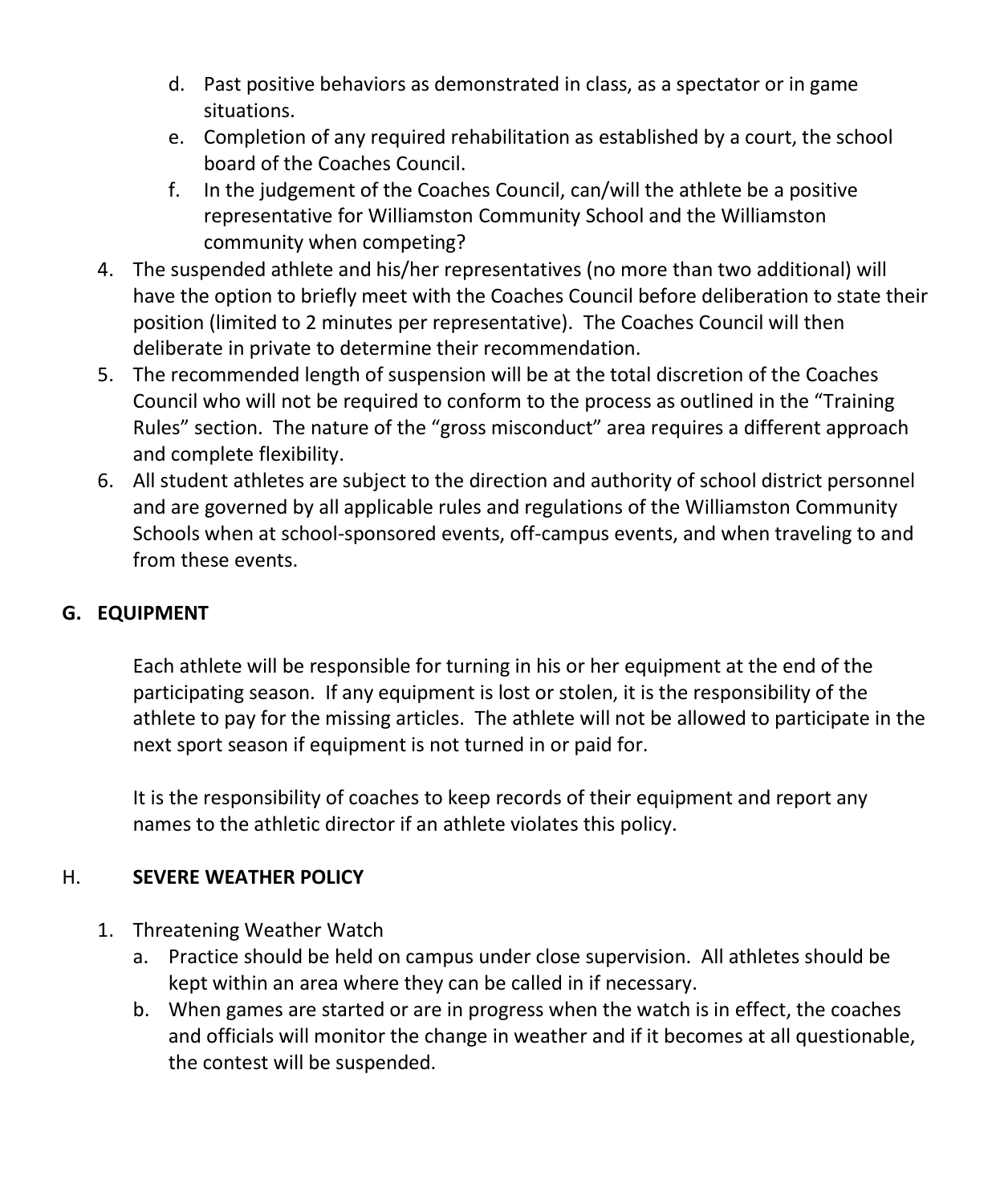- 2. Lightning and Thunder
	- a. When lightning is visible or thunder is heard, practices or contests will be suspended and all athletes and coaches will take cover for 30 minutes from occurrence.
	- b. The occurrence of lightning and thunder are not subject to interpretation or discussion--**LIGHTNING IS LIGHTNING**. **THUNDER IS THUNDER**.
- 3. Warnings: Thunderstorm or Tornado
	- a. If already practicing or playing when a thunderstorm warning is issued, use good judgement.
	- b. If at practice or competing when a tornado warning sounds, please take cover immediately. All athletes will be directed to a safe location under supervision of the coach or coaches. Visiting teams will be encouraged to take cover at the site of the host school. All athletes will be kept in a safe place until the "all clear" is issued.
- 4. Good Judgement
	- a. Always use good judgement when dealing with the weather. Take no chances with lightning or thunder.
	- b. If there is a doubt-- **we will cancel**.

# **I. MANAGING HEAT AND HUMIDITY**

On March 22, 2013, the Michigan High School Athletic Association adopted a model for managing heat and humidity. For the health and safety of athletes, a very specific protocol has been set forth to monitor the temperature and humidity to determine the Heat Index.

http://www.mhsaa.com/schools/health-safety-resources/heat

# **J. SCHOOL CLOSINGS**

The superintendent is empowered to close the school district schools or dismiss them early in the event of hazardous weather conditions or other emergencies which threaten the health or safety of students and personnel.

1. There may be times when school is closed due to inclement weather at the start of the school day, but by mid-day weather conditions may improve permitting games or practices to be held. Each situation will be dealt with on a case-by-case basis. The athletic director and principal will collaborate with the Williamston Community Schools Transportation Director, the Superintendent, State Police, and the National Weather Service to determine if events can take place.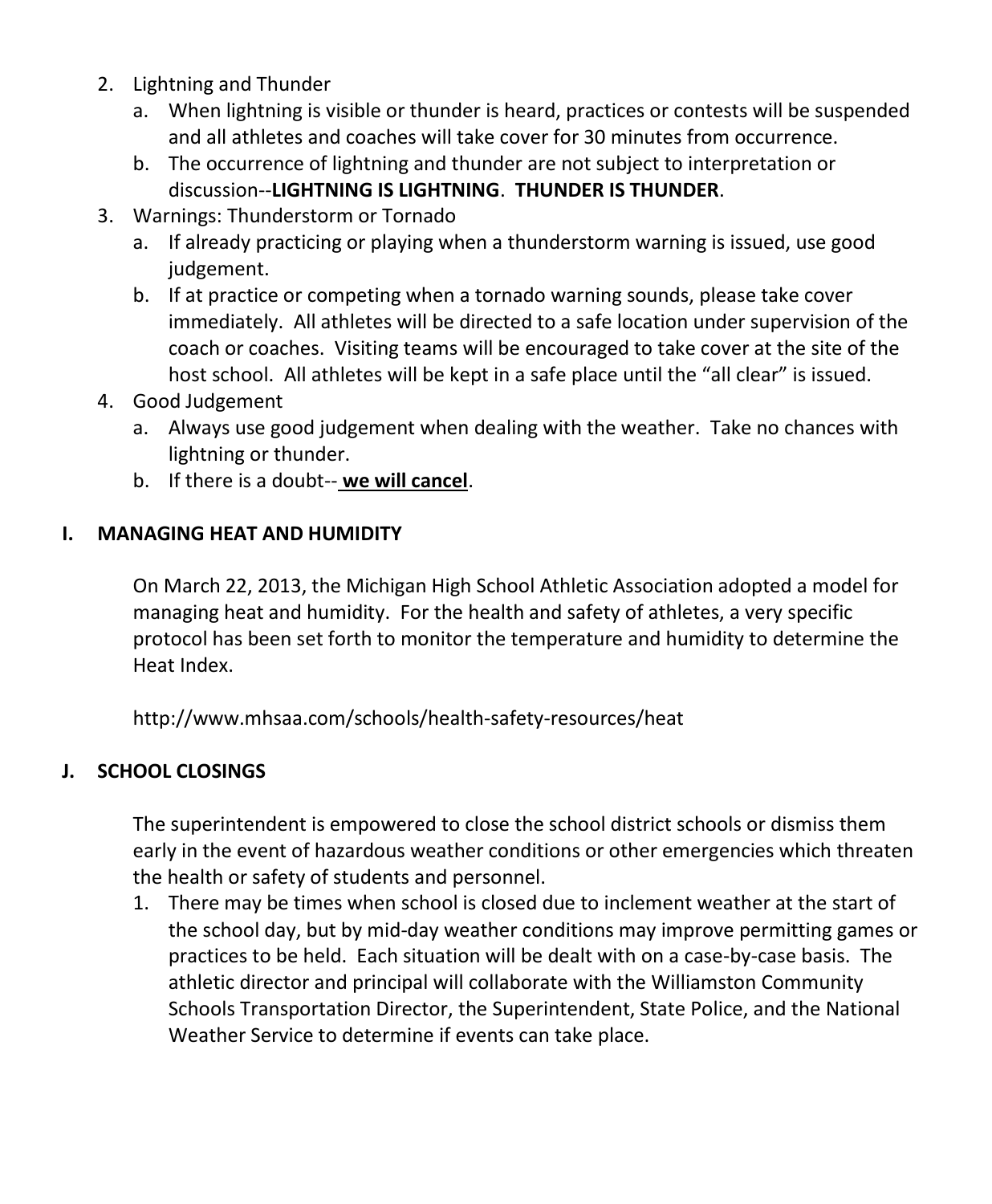- 2. In case school has been canceled or dismissed early due to hazardous conditions, the athletic teams will follow the procedures below as they relate to practice and scheduled home athletic events:
	- a. Coaches will check with the athletic director for permission to practice or continue the game.
	- b. Practices may not take place before noon.
	- c. Practices are optional and athletes will not be penalized for not attending.
	- d. Games will be played if weather permits.
	- e. In the case of Middle School events, if school is canceled or closed early, all athletic events, including all practices, are canceled for that day as well.

The Williamston Athletic Department prides itself in creating safe, competitive interscholastic activities for our student athletes.Students' safety will be the highest priority when determining whether or not to hold practices or contests when schools have been closed.

# **K. DUAL SPORT PARTICIPATION POLICY**

WCS believes that an athlete should commit themselves to and concentrate on only one sport each season, thus, students are generally limited to participation in a single interscholastic sport activity per season. Students may participate in two sports during a season only with the approval of the athletic director, both coaches involved, and the parents of the athlete. This dual participation will include a clear and detailed plan for attendance and participation in the practices and games of each sport. It will be signed by the player, parents, coaches, and athletic director.

- 1. Prior to participation in either sport, the athlete will be required to designate a primary sport. This means that the athlete must attend all practices and contests of the designated primary sport before being allowed to participate in the secondary sport.
- 2. The athlete must be in good academic standing and continue to be during the course of dual sport participation. If the athlete's academic performance noticeably decreases from their normal performance, and can be attributed to the dual participation, the student may be required to withdraw from the secondary sport.
- 3. If the athlete wishes to participate in the non-primary sport when there is a conflict, it may only be done with the approval of both coaches and the athletic director.
- 4. If it becomes obvious that the athlete cannot fulfill the obligations of the primary sport or that by limited participation in the secondary sport a question of the ability to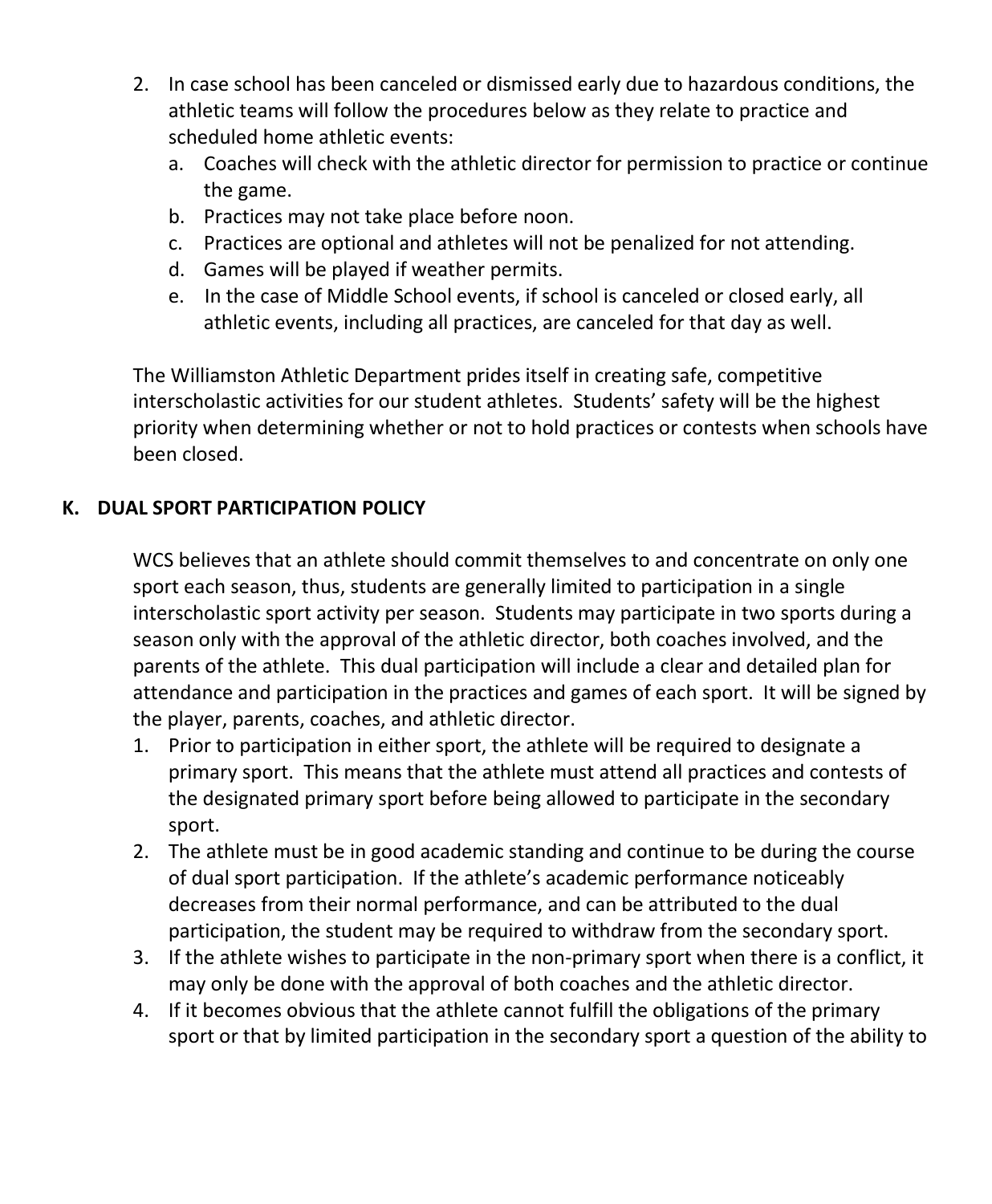safely participate is raised, the athlete may be required to withdraw from the secondary sport.

5. A student shall not be granted dual sport participation if it results in the loss of opportunities for other athletes; i.e., another student is cut or not selected for a team.

### **L. DROPPING OUT OF A SPORT**

WCS believes that it is a valuable life lesson for a student to make and keep a commitment to an activity for the entire season. If for any reason an athlete feels the need to terminate his/her association with a team, it must be communicated with the athletic director and coach. Appropriate measures will be taken to retain the athlete. If the athlete leaves the team without being released by the athletic director, then he/she will forfeit one third (1/3) of the next sports season in which he/she participates. This applies if the athlete terminates his/her association with the team after cuts have been made, or one week before the first scheduled contest.

### **M. TRANSFERRING TO ANOTHER SPORT WITHIN THE SAME SEASON**

WCS believes that it is a valuable life lesson for a student to make and keep a commitment to an activity for the entire season. If an athlete has participated in an athletic contest for the sport in which they are involved, they will not be allowed to transfer from one sport to another during the same season. If, however, the athlete, his/her parents, both coaches of the sports involved and the athletic director all agree upon making an exception to this rule, such a transfer may be allowed to take place.

#### **N. UNDERSTANDING CONCUSSION**

Public Acts 342 and 343 of 2012 (Concussion Law) were created and the web site established by the Michigan Dept. of Community Health (MDCH) to create concussion awareness and compliance with the law.

http://www.mhsaa.com/schools/health-safety-resources/heads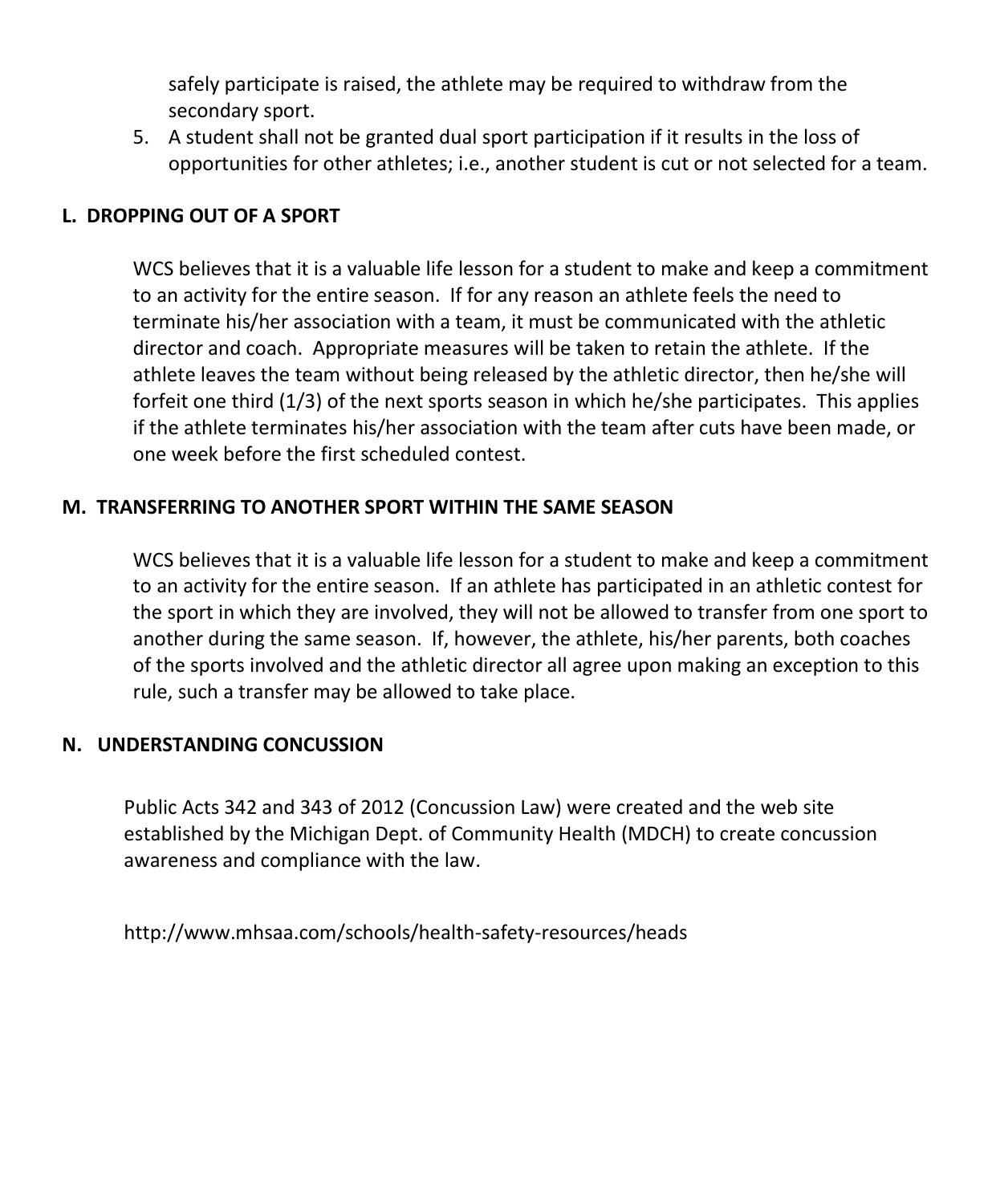## **O. PARENT/COACH COMMUNICATION**

 It is very difficult to accept that your child is not playing as much as you may hope. Coaches are professionals. They make judgement decisions based on what they believe to be best for all of the students involved. While there are certain things which can and should be discussed with your child's coach, there are other things which must be left to the discretion of the coach.

### **Appropriate concerns to discuss with coaches:**

- 1. The treatment of your child, mentally and physically
- 2. Ways to help your child improve
- 3. Concerns about your child's behavior

### **Issues not appropriate to discuss with coaches:**

- 1. Playing time
- 2. Strategy
- 3. Play calling
- 4. Other student athletes

### **If you have a concern to discuss with a coach, the procedure you should follow is:**

- 1. Set up an appointment with the coach.
- 2. If the coach cannot be reached, call the athletic director at 655-2142 ext. 7008. He/she will make arrangements for the coach to meet with you.
- 3. Please do not attempt to confront a coach before or after a contest or practice. These can be emotional times for parent, athlete and the coach. Meetings of this nature are often not fruitful.

## **What can a parent do if the meeting with the coach did not provide a satisfactory resolution?**

- 1. Call and set up an appointment with the athletic director at 655-2142 ext. 7012 to discuss the situation.
- 2. At this meeting the appropriate next step can be determined.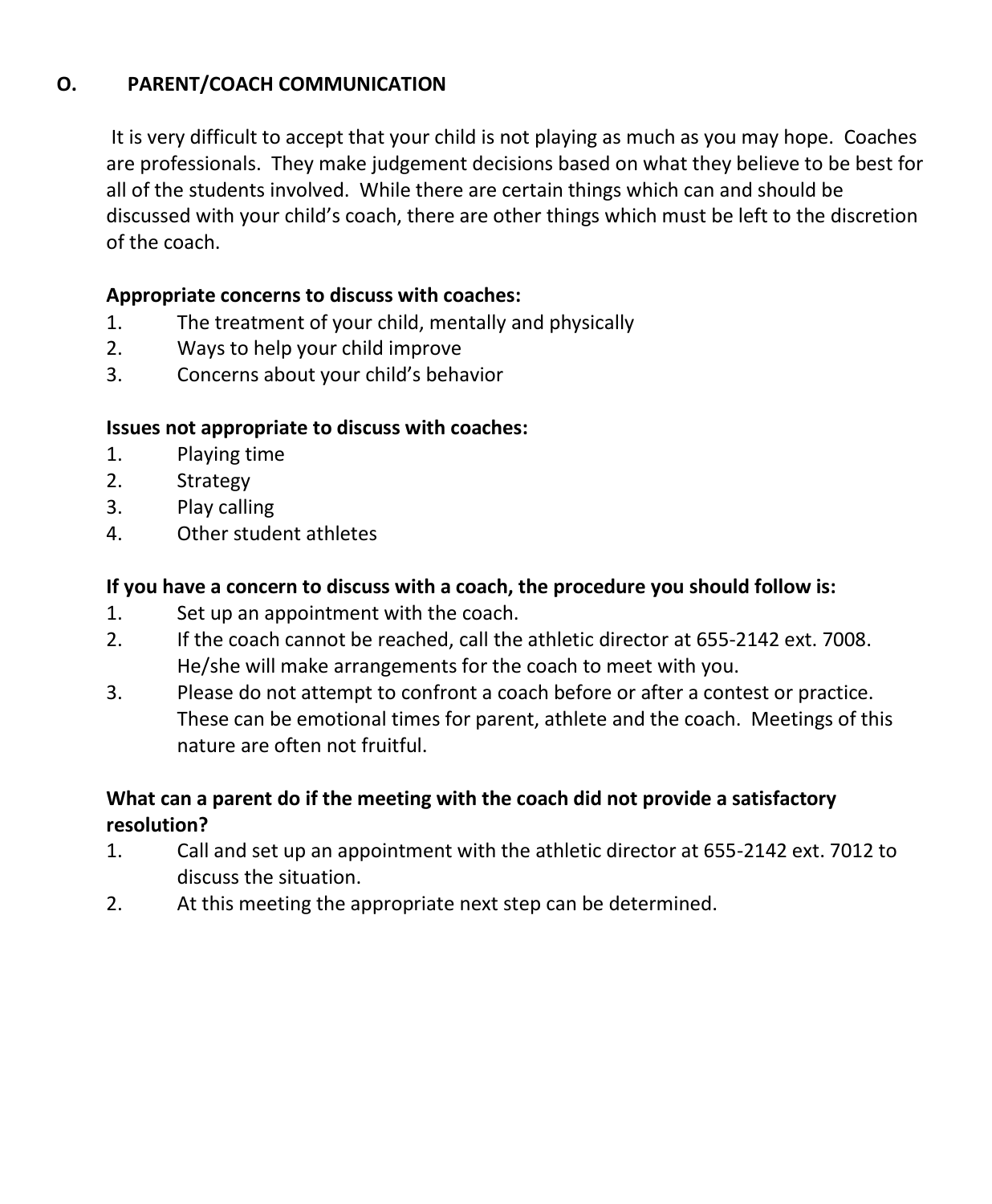#### **P. TRANSPORTATION WAIVERS**

Williamston Community School's policy regarding transportation states that athletes are expected to travel to and from athletic events in school buses when they are provided. We realize that emergencies and extenuating circumstances sometimes require other arrangements. In the event those extenuating circumstances exist, a Transportation Waiver form must be picked up in either the front office or student services. This form must be completed and signed by the parent/guardian, the coach, and a school administrator prior to the day of the activity. At no time will we allow students to drive themselves or ride with anyone other than parents to and from activities without the approval of the administration. **THIS WAIVER NEEDS TO BE RETURNED TO THE ATHLETIC DEPARTMENT AT LEAST ONE (1) DAY PRIOR TO THE DAY OF THE ACTIVITY.**

#### **Q. MISCELLANEOUS**

It is strongly advised that all athletes have medical insurance. The school is not responsible for payment of medical services. Williamston Community Schools is a member of the Michigan High School Athletic Association. By accepting membership on a team at WCS, the student agrees to abide by all rules of eligibility and competition of the MHSAA and WCS.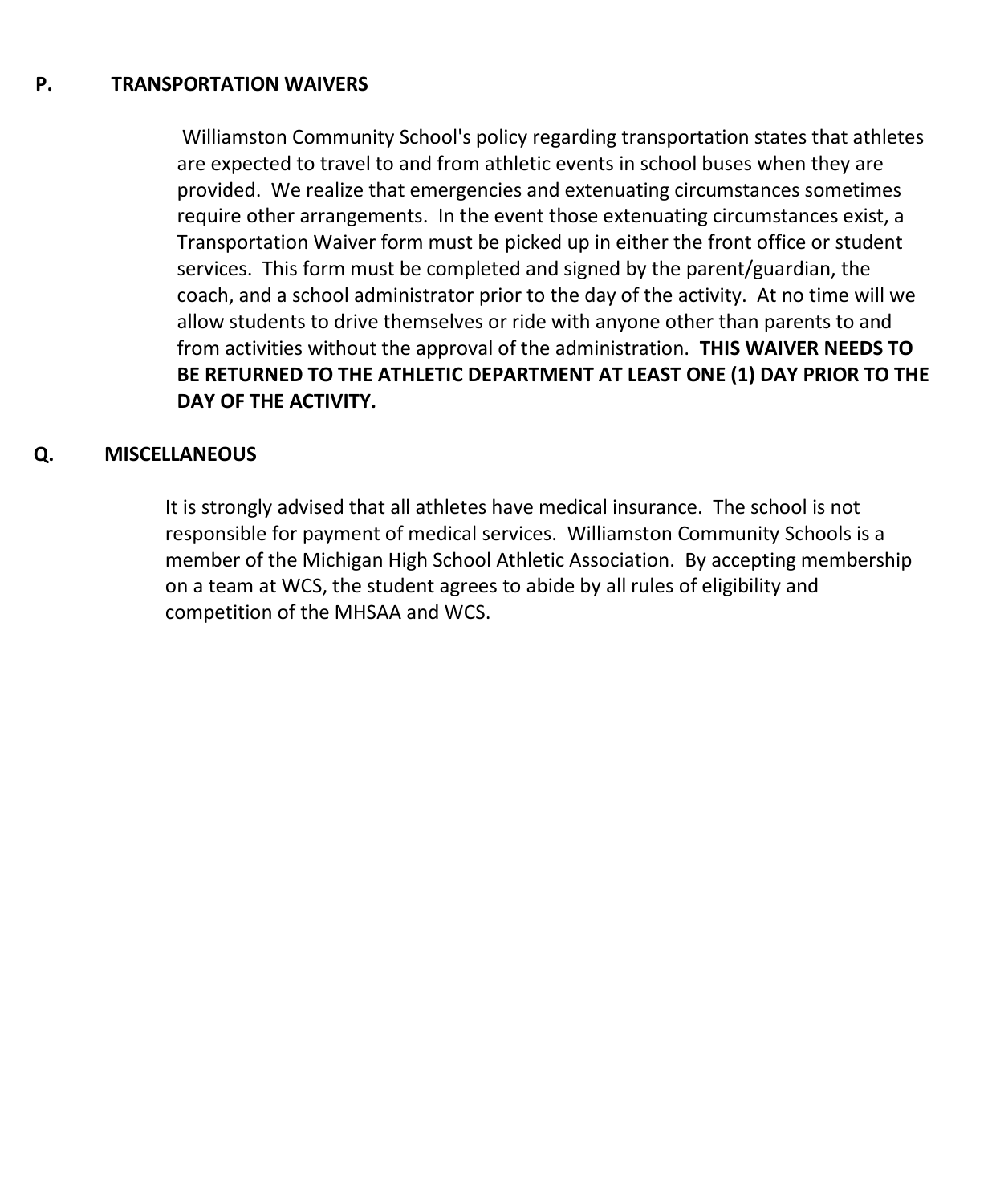### **III. ACKNOWLEDGEMENT & ATHLETIC REGISTRATION FEE**

# **A. ATHLETIC REGISTRATION FEE**

The Athletic Registration Fee has been implemented by the Williamston Community Schools' Board of Education to help maintain budgetary requirements in our athletic programs. Although our athletic programs have been impacted by necessary budget cuts, the registration fee will allow us to maintain current levels without a serious reduction in programs. It is the position of the Board of Education that no athlete should be denied the opportunity to participate in our athletic programs as a result of financial need. Therefore, financial hardship will be addressed on a case-by-case basis, at the request of the athlete's parent/guardian, through the athletic office. **The fee must be paid before an athlete may be officially listed on a roster of any team and thus become eligible to compete in an athlete event.**

> *High School Participation Annual Fee: \$200 per student Middle School Participation Annual Fee: \$100 per student District wide Family cap: \$400*

*\*Please note that club sports may have additional fees.*

- Please make your check or money order payable to "Williamston Community Schools". Your canceled check will serve as your receipt. You may also pay by credit card at the Athletic Office. **We are sorry, but cash will not be accepted.**
- $\div$  If the athlete is selected for the team (is not cut), the registration fee will be forwarded to the athletic office for deposit and processing.
- $\mathbf{\hat{P}}$  If the athlete is not selected for the team (is cut), the registration fee will be returned by mail to the address listed on the application.
- Athletes who experience a documented season-ending injury will receive a pro-rated refund if no prior sport has been participated in or the athlete will not be participating in another sport for that school year.
- $\cdot \cdot$  The Athletic Registration Fee will not be refunded or pro-rated for withdrawal from the team, for lack of playing time, for an athlete who is ineligible or becomes ineligible during the season, for an athlete who is removed from a team for disciplinary reasons, when canceled contests cannot be rescheduled, or when a full allotment of games cannot be scheduled.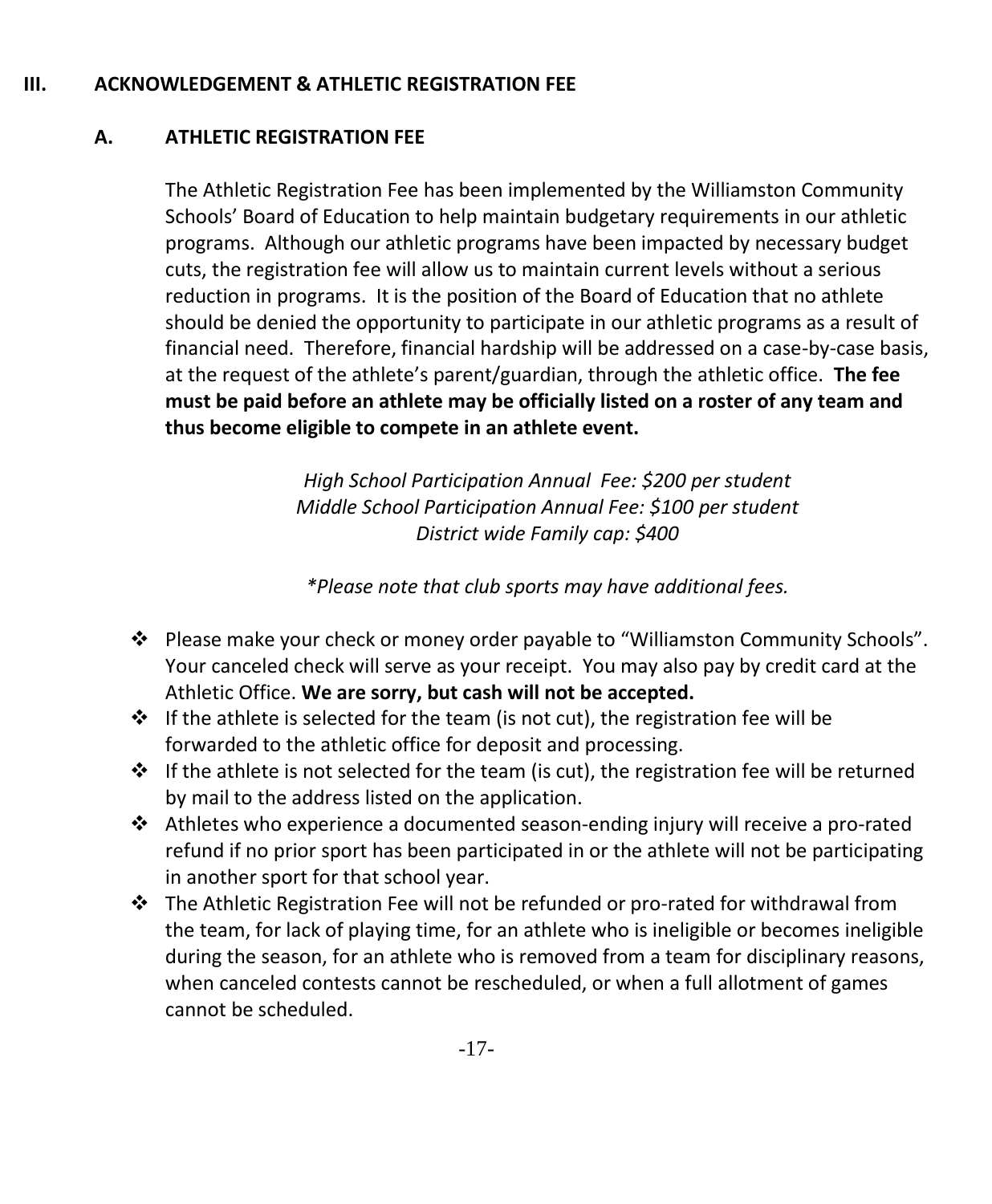### **ACKNOWLEDGMENT FORM INCLUDING "UNDERSTANDING CONCUSSION"**

## **WILLIAMSTON COMMUNITY SCHOOL***S* **ATHLETIC REGISTRATION FEE AND ATHLETIC HANDBOOK ACKNOWLEDGMENT FORM**

Williamston High School invites you to take advantage of a unique learning experience by participation on an athletic team. This learning experience is a privilege and unique because it offers educational opportunities that are not readily available in the classroom.

Here at Williamston, we emphasize the participation aspect of the program. By participation, our student athletes learn the necessary skills to work effectively with others, solve problems, and be productive and contributing members of society by developing the following employability skills:

- **Teamwork Skills** Learning to work with people in authority, to develop team and individual goals, to function in changing work settings and work groups, to use a group to solve problems, to communicate, to work with and respect different ethnic groups and to exercise giveand-take to achieve group results.
- **Personal Management Skills** Learning to be punctual, to value sportsmanship, to be responsible, to demonstrate self-control, to react appropriately in competitive, stressful situations, to represent the school and community with pride, to follow written or verbal directions, and to be a leader or follower depending on what is necessary for each situation.
- **Academic Skills** Athletes are required to meet specific academic standards for continued participation, therefore requiring them to perform in the classroom as well. Through athletic participation they learn to apply skills learned in the classroom to real life situations. Athletes will learn to think, act and react logically.

*Please call the Athletic Department if the Athletic Registration Fee will cause a financial hardship for your family, 655-2142, ext. 7008. Payment installments or other arrangements can be made to make this more affordable. All information will remain confidential.*